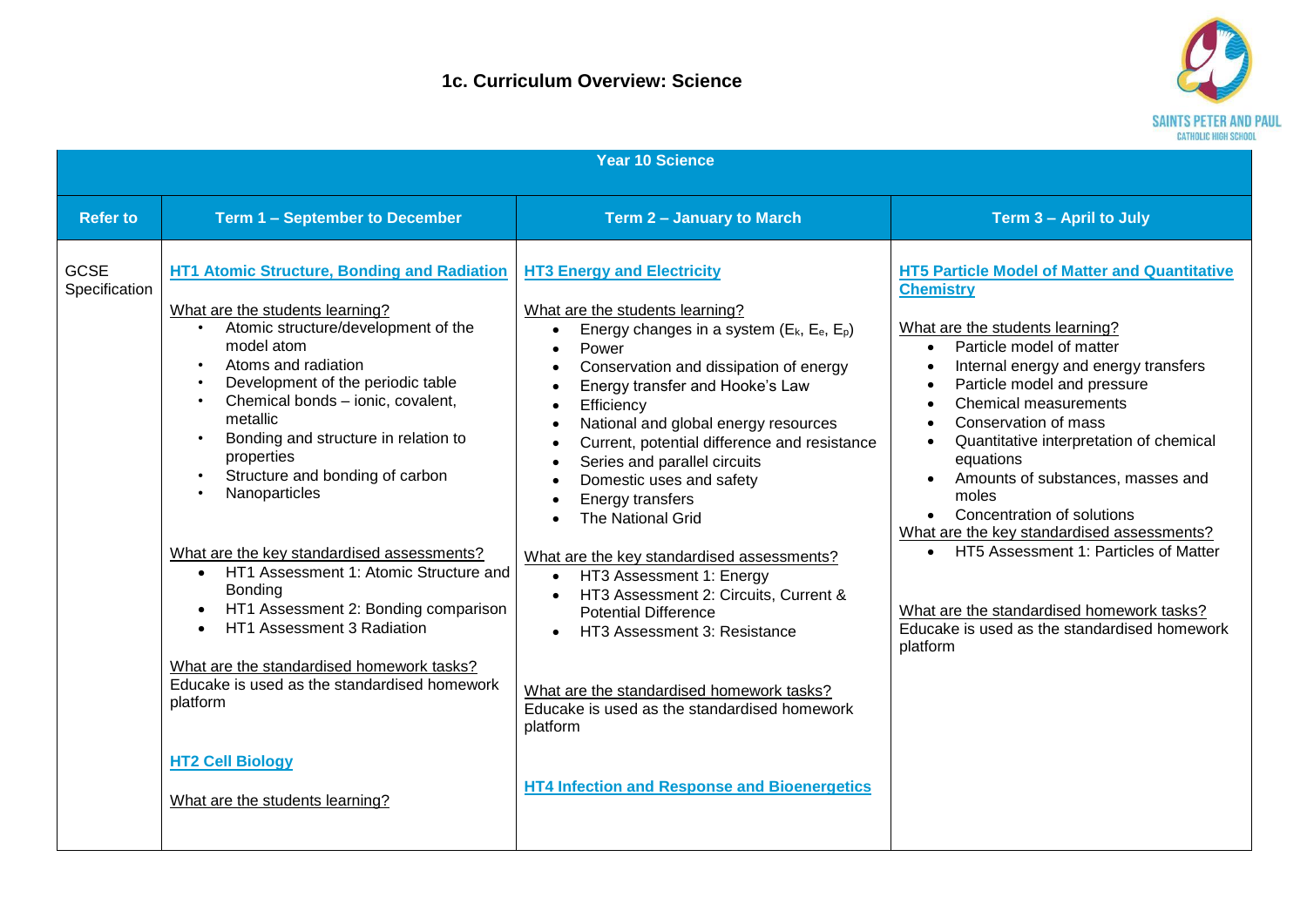

| Cell structure<br>$\bullet$<br>Microscopy<br>Cell division, cancer<br>Transport in cells<br>Principles of organisation<br>The human digestive system<br>The heart and blood vessels<br><b>Blood</b><br>Coronary heart disease<br>Plant tissues, organs, systems<br>What are the key standardised assessments?<br>HT2 Assessment 1: Cells and Exchange<br>$\bullet$<br>HT2 Assessment 2: Digestion and<br>Enzymes<br>What are the standardised homework tasks?<br>Educake is used as the standardised homework<br>platform | What are the students learning?<br>Health issues<br>$\bullet$<br>Effect of lifestyle<br>Coronary heart disease<br>Cancer<br>Communicable diseases (including plants<br>and their defences)<br>Human defence systems<br>$\bullet$<br>Vaccination<br>Drugs to treat disease<br>Discovery and development of drugs<br>×<br>Photosynthesis<br>$\bullet$<br>Uses of glucose<br>$\bullet$<br>Respiration<br>Response to exercise<br>Metabolism<br>What are the key standardised assessments?<br>HT4 Assessment 1: Limiting Factors<br>HT4 Assessment 2: Photosynthesis and<br>Respiration<br>What are the standardised homework tasks?<br>Educake is used as the standardised<br>homework platform | <b>HT6 Chemical Changes and Energy Changes</b><br>What are the students learning?<br>Reactivity of metals<br>$\bullet$<br>Reactions of acids<br>Electrolysis<br>Purity, formulations and chromatography<br>Identification of common gases<br>What are the key standardised assessments?<br>HT6 Assessment 1: Electrolysis and<br>$\bullet$<br>extraction<br>HT6 Assessment 2: Chemical Analysis<br>End of Year 10 Paper 1 Assessment<br>What are the standardised homework tasks?<br>Educake is used as the standardised homework<br>platform |
|---------------------------------------------------------------------------------------------------------------------------------------------------------------------------------------------------------------------------------------------------------------------------------------------------------------------------------------------------------------------------------------------------------------------------------------------------------------------------------------------------------------------------|----------------------------------------------------------------------------------------------------------------------------------------------------------------------------------------------------------------------------------------------------------------------------------------------------------------------------------------------------------------------------------------------------------------------------------------------------------------------------------------------------------------------------------------------------------------------------------------------------------------------------------------------------------------------------------------------|-----------------------------------------------------------------------------------------------------------------------------------------------------------------------------------------------------------------------------------------------------------------------------------------------------------------------------------------------------------------------------------------------------------------------------------------------------------------------------------------------------------------------------------------------|
|---------------------------------------------------------------------------------------------------------------------------------------------------------------------------------------------------------------------------------------------------------------------------------------------------------------------------------------------------------------------------------------------------------------------------------------------------------------------------------------------------------------------------|----------------------------------------------------------------------------------------------------------------------------------------------------------------------------------------------------------------------------------------------------------------------------------------------------------------------------------------------------------------------------------------------------------------------------------------------------------------------------------------------------------------------------------------------------------------------------------------------------------------------------------------------------------------------------------------------|-----------------------------------------------------------------------------------------------------------------------------------------------------------------------------------------------------------------------------------------------------------------------------------------------------------------------------------------------------------------------------------------------------------------------------------------------------------------------------------------------------------------------------------------------|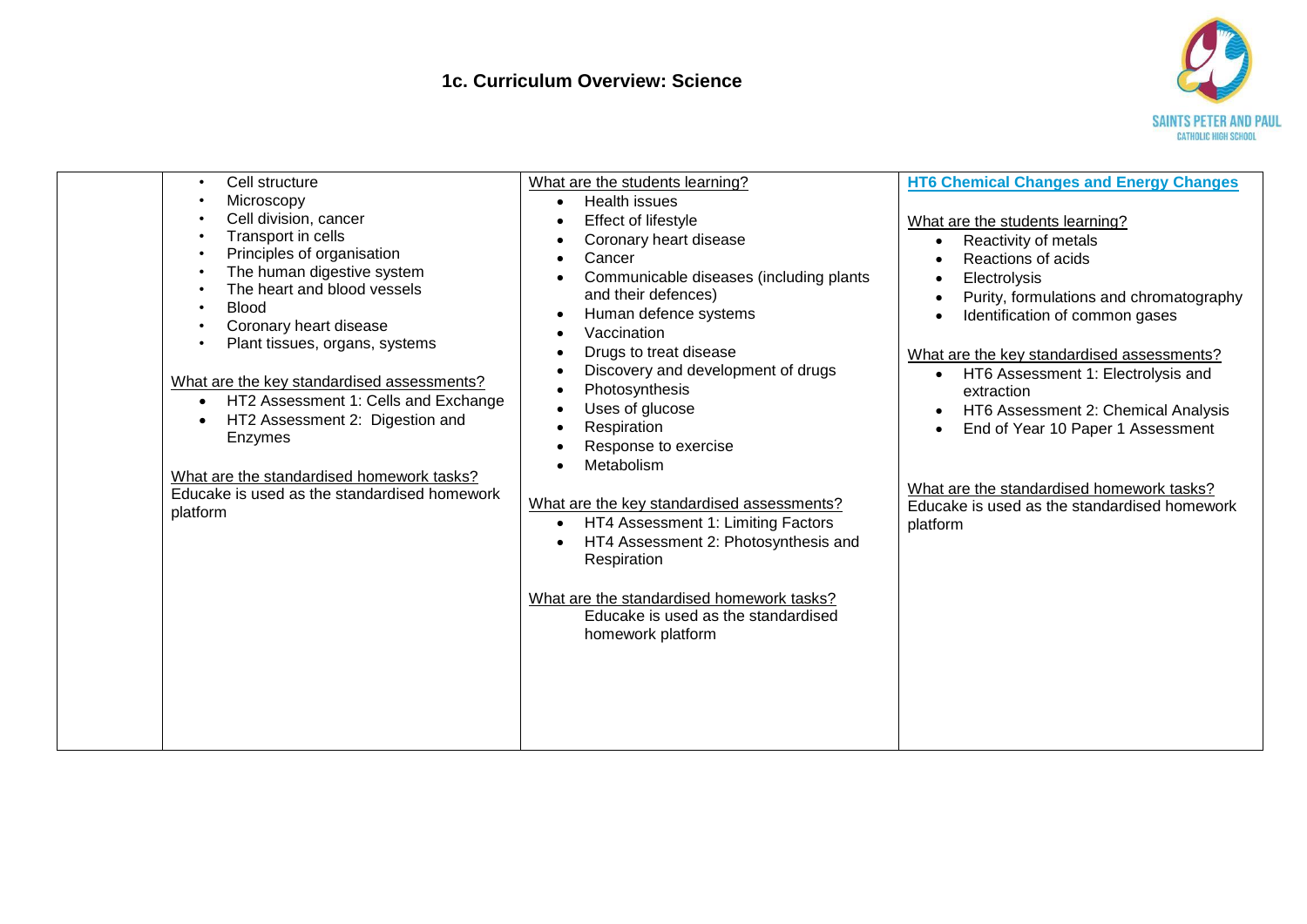

| <b>Year 11 Science</b>       |                                                                                                                                                                                                                                                                                                                                                                                                                                                                                            |                                                                                                                                                                                                                                                                                                                                                                                                                                                                                          |                                                                                                                                                                                                                                                                                                                                                                                                                                                                                                    |  |
|------------------------------|--------------------------------------------------------------------------------------------------------------------------------------------------------------------------------------------------------------------------------------------------------------------------------------------------------------------------------------------------------------------------------------------------------------------------------------------------------------------------------------------|------------------------------------------------------------------------------------------------------------------------------------------------------------------------------------------------------------------------------------------------------------------------------------------------------------------------------------------------------------------------------------------------------------------------------------------------------------------------------------------|----------------------------------------------------------------------------------------------------------------------------------------------------------------------------------------------------------------------------------------------------------------------------------------------------------------------------------------------------------------------------------------------------------------------------------------------------------------------------------------------------|--|
| <b>Refer to</b>              | Term 1 - September to December                                                                                                                                                                                                                                                                                                                                                                                                                                                             | Term 2 - January to March                                                                                                                                                                                                                                                                                                                                                                                                                                                                | Term 3 - April to July                                                                                                                                                                                                                                                                                                                                                                                                                                                                             |  |
| <b>GCSE</b><br>Specification | <b>HT1 Bioenergetics and Ecology</b><br>What are the students learning?<br>Photosynthesis<br>$\bullet$<br>Uses of glucose<br>Respiration<br>$\bullet$<br>Response to exercise<br>Metabolism<br>Adaptations, interdependence and<br>competition<br>Organisation of an ecosystem<br>$\bullet$<br>Biodiversity and the effect of human<br>interaction on ecosystems<br>What are the key standardised assessments?<br>• HT1 Assessment 1: Ecology<br>What are the standardised homework tasks? | <b>HT3 Matter and Waves</b><br>What are the students learning?<br>Particle model of matter<br>Internal energy and energy<br>transfers<br>Particle model and pressure<br>Waves in air, fluids and solids<br>Electromagnetic waves<br>What are the key standardised assessments?<br>HT3 Assessment 1: Density and<br>Particle models of matter<br>HT3 Assessment 2: Waves<br>What are the standardised homework tasks?<br>www.my-gcsescience.com<br>$\bullet$<br>https://my.educake.co.uk/ | <b>HT5 Chemistry of the Atmosphere and</b><br><b>Resources</b><br>What are the students learning?<br>Composition and evolution of the Earth's<br>atmosphere<br>Carbon dioxide and methane as<br>greenhouse gases<br>Common atmospheric pollutants and their<br>resources<br>Using the Earth's resources and obtaining<br>potable water<br>Life cycle assessment and recycling<br>What are the key standardised assessments?<br>• HT5 and HT6 use of 2018, 2019 and 2020<br>past examination papers |  |
|                              | www.my-gcsescience.com<br>https://my.educake.co.uk/<br><b>HT2 Energy Changes, Rates and Organic</b><br><b>Chemistry</b><br>What are the students learning?<br>pH scale and neutralisation<br>Rate of reaction and collision theory<br>Effect of temperature and reaction<br>between acids and metals                                                                                                                                                                                       | <b>HT4 Inheritance, Variation and Evolution</b><br>What are the students learning?<br>Inheritance, variation and evolution<br>Reproduction<br><b>Meiosis</b><br><b>DNA</b><br>Genetic inheritance, inherited disorders, sex<br>determination<br>Variation<br>Evolution<br>Selective breeding                                                                                                                                                                                             | What are the standardised homework tasks?<br>www.my-gcsescience.com<br>https://my.educake.co.uk/                                                                                                                                                                                                                                                                                                                                                                                                   |  |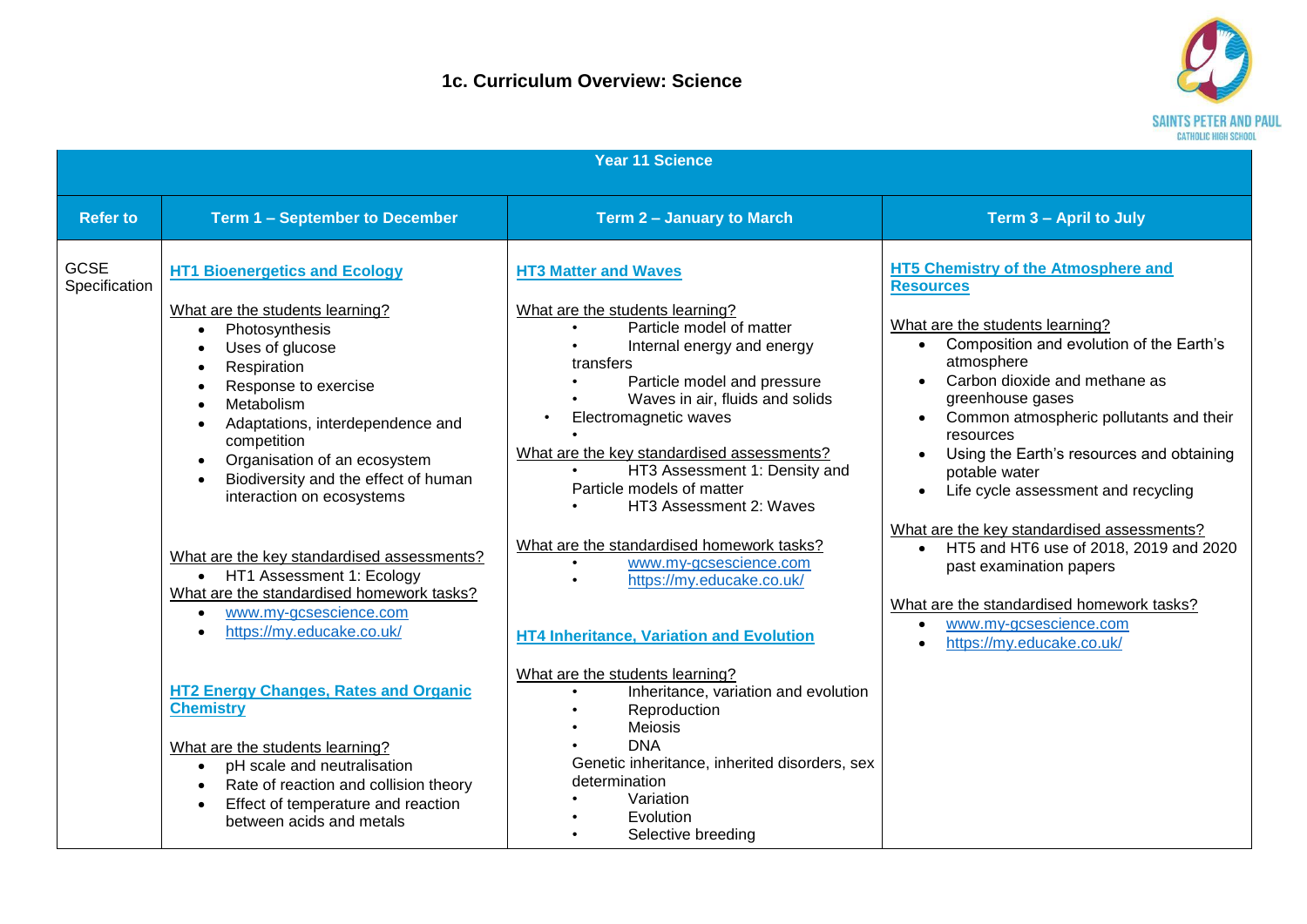## **1c. Curriculum Overview: Science**



| Effect of surface area and reaction of<br>$\bullet$<br>acids and carbonates<br>Effect of temperature<br>$\bullet$<br>Reaction profiles and catalysts<br>$\bullet$<br>Exo and endothermic reactions<br>$\bullet$<br>Soluble salts<br>$\bullet$<br>Reactivity series, extraction of metals<br>$\bullet$<br>and metal oxides<br>Reversible reactions<br>$\bullet$<br>Electrolysis<br>$\bullet$<br>Organic chemistry<br>$\bullet$<br>Chemical analysis<br>$\bullet$ | Genetic engineering<br>$\bullet$<br>Evidence for evolution<br>$\bullet$ |  |
|-----------------------------------------------------------------------------------------------------------------------------------------------------------------------------------------------------------------------------------------------------------------------------------------------------------------------------------------------------------------------------------------------------------------------------------------------------------------|-------------------------------------------------------------------------|--|
|                                                                                                                                                                                                                                                                                                                                                                                                                                                                 |                                                                         |  |